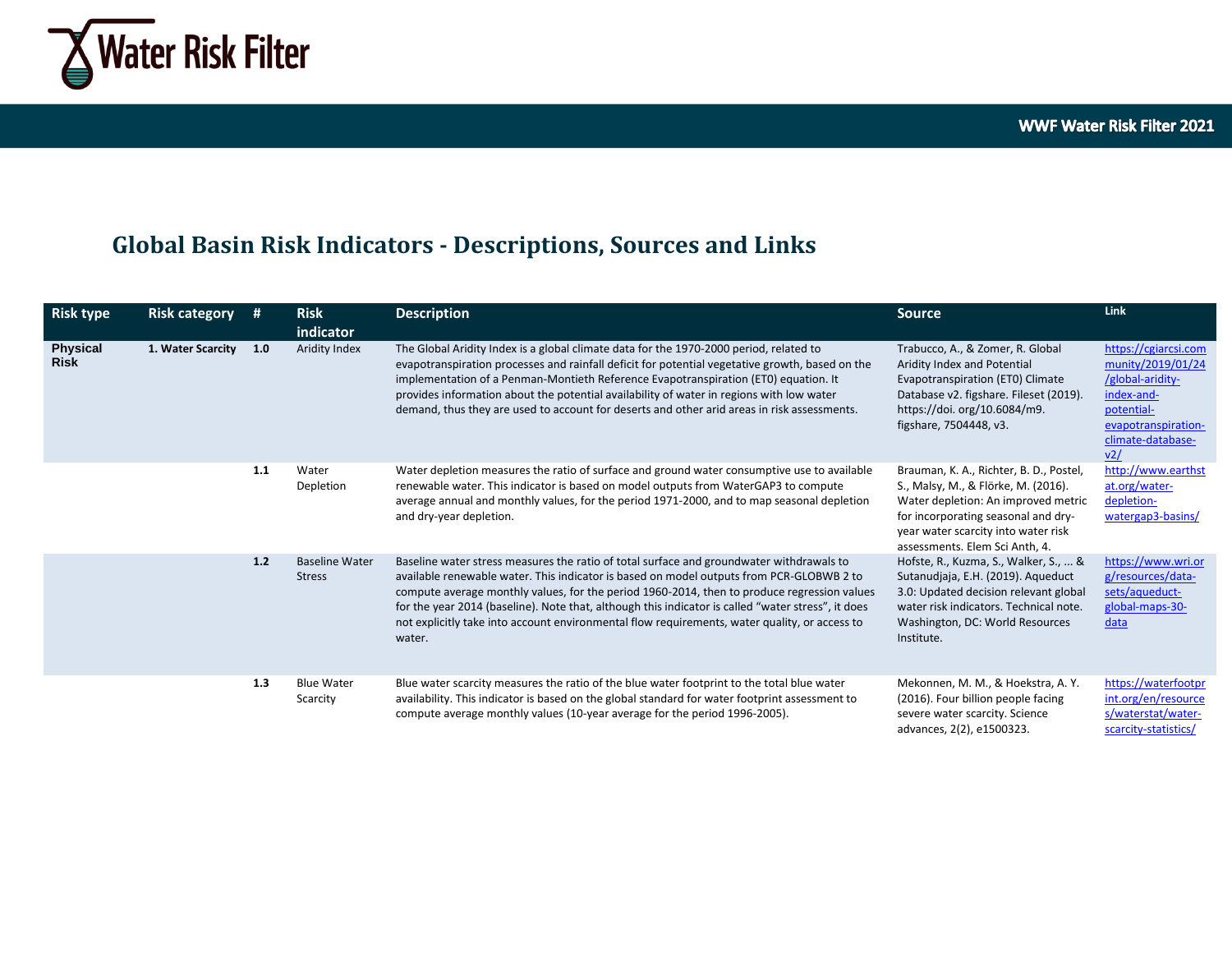

| <b>Risk type</b> | <b>Risk category</b> | #   | <b>Risk</b><br>indicator                        | <b>Description</b>                                                                                                                                                                                                                                                                                                                                                                                                                                                                                                                                                                                                                                                                                                                                                                          | <b>Source</b>                                                                                                                                                                                                                                                                                                                                                          | Link                                                             |
|------------------|----------------------|-----|-------------------------------------------------|---------------------------------------------------------------------------------------------------------------------------------------------------------------------------------------------------------------------------------------------------------------------------------------------------------------------------------------------------------------------------------------------------------------------------------------------------------------------------------------------------------------------------------------------------------------------------------------------------------------------------------------------------------------------------------------------------------------------------------------------------------------------------------------------|------------------------------------------------------------------------------------------------------------------------------------------------------------------------------------------------------------------------------------------------------------------------------------------------------------------------------------------------------------------------|------------------------------------------------------------------|
|                  |                      | 1.4 | Available Water<br>Remaining<br>(AWARE)         | Available Water Remaining (AWARE) measures the available water remaining in a given river<br>basin relative to the world average, after human and aquatic ecosystem demands have been<br>met. This indicator is based on the Water Use in Life Cycle Assessment (WULCA) to quantify the<br>potential of water deprivation to either humans or ecosystems (for the year 2010) and serves in<br>calculating the impact score of water consumption in Life Cycle Assessments or to calculate a<br>water scarcity footprint as per ISO 14046.                                                                                                                                                                                                                                                   | Boulay, A. M., Bare, J., Benini, L.,<br>Berger, M., Lathuillière, M. J.,<br>Manzardo, A.,  & Ridoutt, B. (2018).<br>The WULCA consensus<br>characterization model for water<br>scarcity footprints: assessing impacts<br>of water consumption based on<br>available water remaining (AWARE).<br>The International Journal of Life Cycle<br>Assessment, 23(2), 368-378. | https://wulca-<br>waterlca.org/aware                             |
|                  |                      | 1.5 | Drought<br>Frequency<br>Probability             | The Standardized Precipitation and Evaporation Index (SPEI) is a multi-scalar drought index<br>applying both precipitation and temperature data to detect, monitor and analyze different<br>drought types and impacts in the context of global warming. This risk indicator was computed<br>using the monthly time series of the SPEI 36-month time scale and applying the relative<br>frequency approach – the ratio of the number of months when index is below or equal to<br>events of moderate magnitude (SPEI $<= -1$ ) to the total number of possible outcomes,<br>considering the last 10 years (August 2011 - July 2021) as reference period.                                                                                                                                     | Vicente-Serrano, S. M., Beguería, S.,<br>& López-Moreno, J. I. (2010). A<br>multiscalar drought index sensitive to<br>global warming: the standardized<br>precipitation evapotranspiration<br>index. Journal of climate, 23(7),<br>1696-1718.                                                                                                                          | https://spei.csic.es/<br>index.html                              |
|                  |                      | 1.6 | Projected<br>Change in<br>Drought<br>Occurrence | This risk indicator is based on a multi-model simulation that applies both global climate and<br>hydrological models from the Inter-Sectoral Impact Model Intercomparison Project (ISIMIP).<br>The 2.5th percentile of soil moisture is calculated for pre-industrial conditions (1661-1860), and<br>defined as the drought threshold. Then years are counted in which soil moisture falls below this<br>threshold for at least 7 consecutive months, and it is estimated the probability that an event of<br>at least this magnitude occurs in a given year. Results are expressed in terms of percentage<br>change in probability between pre-industrial and the time that the average global temperature<br>reach 2°C warming (around the year 2050, based on RCPs 2.6 and 6.0).         | Frieler, K., Lange, S., Piontek, F.,<br>Reyer, C. P., Schewe, J., Warszawski,<br>L.,  & Geiger, T. (2017). Assessing<br>the impacts of 1.5 C global warming-<br>simulation protocol of the Inter-<br>Sectoral Impact Model<br>Intercomparison Project (ISIMIP2b).<br>Geoscientific Model Development.                                                                  | https://www.geosci<br>-model-<br>dev.net/10/4321/2<br>017/       |
|                  | 2. Flooding          | 2.1 | <b>Estimated Flood</b><br>Occurrence            | This risk indicator is based on empirical evidence of large flood events since 1985 to present,<br>registered by the Dartmouth Flood Observatory's Global Active Archive of Large Flood Events. It<br>includes floods due to overflowing rivers, lakes, or oceans; caused by heavy rainfall, rapid<br>snowmelt, dams or levees break, or storm surge from tropical cyclones or tsunami in coastal<br>areas. The data is derived from a wide variety of news, governmental, instrumental, and<br>remote sensing sources.                                                                                                                                                                                                                                                                     | Brakenridge, G. R. (2021). Global<br>active archive of large flood events.<br>Dartmouth Flood Observatory,<br>University of Colorado.                                                                                                                                                                                                                                  | http://floodobserva<br>tory.colorado.edu/<br>Archives/index.html |
|                  |                      | 2.2 | Projected<br>Change in Flood<br>Occurrence      | This risk indicator is based on a multi-model simulation that applies both global climate and<br>hydrological models from the Inter-Sectoral Impact Model Intercomparison Project (ISIMIP),<br>and subsequent flood modeling with the global inundation model CaMa-Flood. The 100-year<br>discharge is calculated for pre-industrial conditions (1661-1860), and defined as the flood<br>threshold. Then years are counted in which occurs a 100-year discharge or greater, and it is<br>estimated the probability that an event of at least this magnitude occurs in a given year. Results<br>are expressed in terms of percentage change in probability between pre-industrial and the time<br>that the average global temperature reach 2°C warming (around the year 2050, based on RCPs | Frieler, K., Lange, S., Piontek, F.,<br>Reyer, C. P., Schewe, J., Warszawski,<br>L.,  & Geiger, T. (2017). Assessing<br>the impacts of 1.5 C global warming-<br>simulation protocol of the Inter-<br>Sectoral Impact Model<br>Intercomparison Project (ISIMIP2b).<br>Geoscientific Model Development.                                                                  | https://www.geosci<br>-model-<br>dev.net/10/4321/2<br>017/       |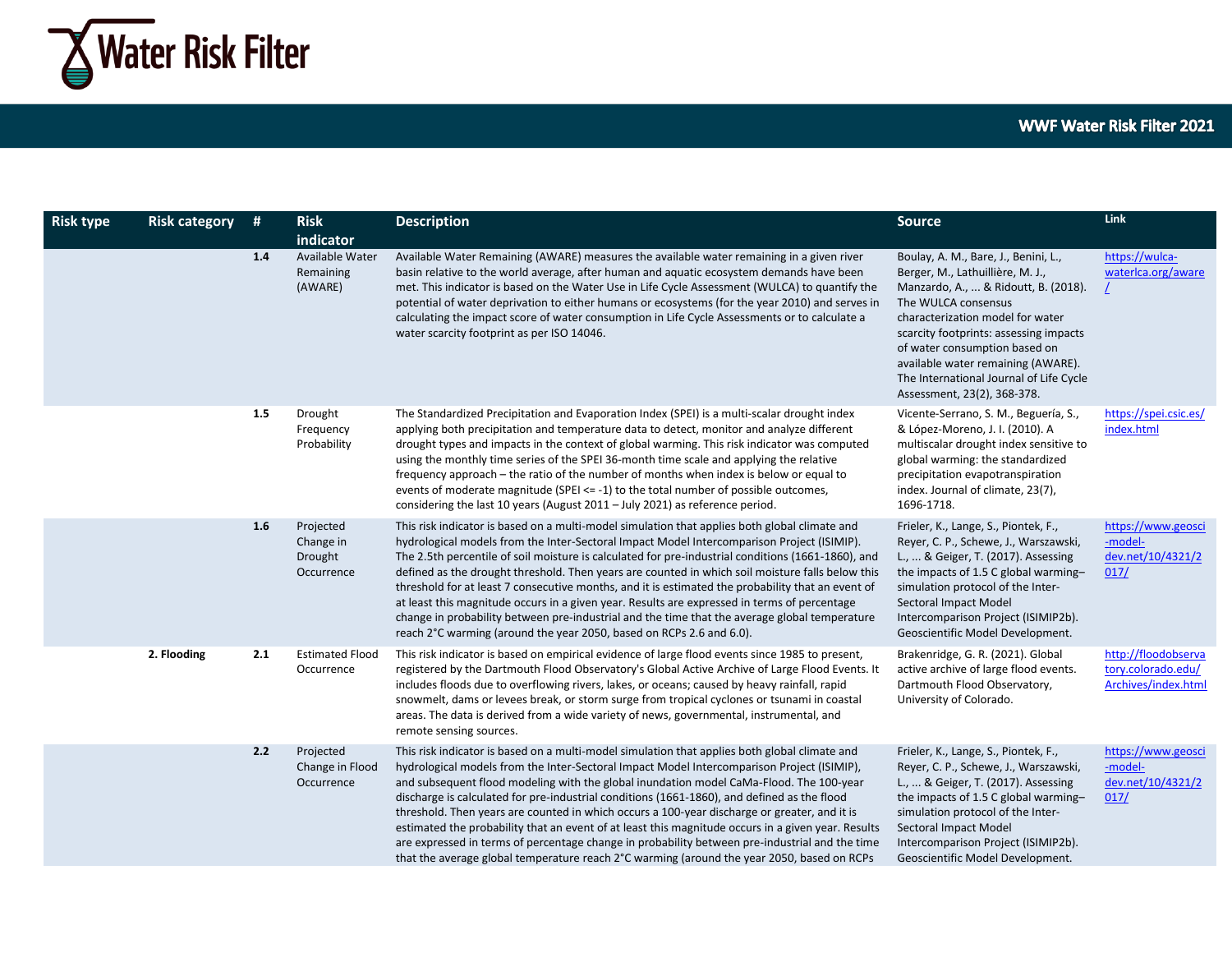

| <b>Risk type</b> | <b>Risk category</b>                   | #     | <b>Risk</b><br>indicator                                          | <b>Description</b>                                                                                                                                                                                                                                                                                                                                                                                                                                                                                                                                                                                                 | <b>Source</b>                                                                                                                                                                                                                      | <b>Link</b>                                                                                                                             |
|------------------|----------------------------------------|-------|-------------------------------------------------------------------|--------------------------------------------------------------------------------------------------------------------------------------------------------------------------------------------------------------------------------------------------------------------------------------------------------------------------------------------------------------------------------------------------------------------------------------------------------------------------------------------------------------------------------------------------------------------------------------------------------------------|------------------------------------------------------------------------------------------------------------------------------------------------------------------------------------------------------------------------------------|-----------------------------------------------------------------------------------------------------------------------------------------|
|                  |                                        |       |                                                                   | $2.6$ and $6.0$ ).                                                                                                                                                                                                                                                                                                                                                                                                                                                                                                                                                                                                 |                                                                                                                                                                                                                                    |                                                                                                                                         |
|                  | 3. Water Quality                       | 3.1   | Surface Water<br><b>Quality Index</b>                             | The Surface Water Quality Index is based on a combination of monitoring data and a Machine<br>Learning prediction model. It comprises three water quality parameters with well documented<br>direct and indirect negative effects on water security for both humans and freshwater<br>biodiversity, which are aligned to the Sustainable Development Goal (SDG) 6.3.2: biological<br>oxygen demand (BOD) as a widely used umbrella proxy for overall water quality; electrical<br>conductivity (EC) as proxy for salinity balance and pH alteration; and nitrogen, to capture<br>nutrient loading in water bodies. | Damania, R., Desbureaux, S., Rodella,<br>A. S., Russ, J., & Zaveri, E. (2019).<br>Quality unknown: The invisible water<br>crisis. The World Bank.                                                                                  | https://openknowle<br>dge.worldbank.org/<br>handle/10986/3224<br>$\overline{5}$                                                         |
|                  |                                        | 3.1.1 | <b>BOD</b>                                                        | Biological oxygen demand (BOD) is a widely used umbrella proxy for overall water quality. This<br>risk sub-indicator is based on predictions of biological oxygen demand in rivers, as an annual<br>average.                                                                                                                                                                                                                                                                                                                                                                                                       | Damania, R., Desbureaux, S., Rodella,<br>A. S., Russ, J., & Zaveri, E. (2019).<br>Quality unknown: The invisible water<br>crisis. The World Bank.                                                                                  | https://openknowle<br>dge.worldbank.org/<br>handle/10986/3224<br>5                                                                      |
|                  |                                        | 3.1.2 | Electrical<br>Conductivity                                        | Electrical conductivity (EC) is a proxy for salinity balance and pH alteration. This risk sub-<br>indicator is based on predictions of electrical conductivity in rivers, as an annual average.                                                                                                                                                                                                                                                                                                                                                                                                                    | Damania, R., Desbureaux, S., Rodella,<br>A. S., Russ, J., & Zaveri, E. (2019).<br>Quality unknown: The invisible water<br>crisis. The World Bank.                                                                                  | https://openknowle<br>dge.worldbank.org/<br>handle/10986/3224<br>5                                                                      |
|                  |                                        | 3.1.3 | Nitrogen                                                          | Nitrogen (N) is a proxy for nutrient loading in water bodies. This risk sub-indicator is based on<br>predictions of nitrogen (nitrate/nitrite) in rivers, as an annual average.                                                                                                                                                                                                                                                                                                                                                                                                                                    | Damania, R., Desbureaux, S., Rodella,<br>A. S., Russ, J., & Zaveri, E. (2019).<br>Quality unknown: The invisible water<br>crisis. The World Bank.                                                                                  | https://openknowle<br>dge.worldbank.org/<br>handle/10986/3224<br>5                                                                      |
|                  | 4. Ecosystem<br><b>Services Status</b> | 4.1   | Fragmentation<br><b>Status of Rivers</b>                          | The mapping world's free-flowing rivers is a compilation of a geometric network of the global<br>river system and associated attributes, such as hydro-geometric properties, as well as pressure<br>indicators to calculate an integrated connectivity status index (CSI). This indicator uses the CSI<br>to calculate the percentage of the river basins' volume considered as fragmented (CSI < 95%).                                                                                                                                                                                                            | Grill, G., Lehner, B., Thieme, M.,<br>Geenen, B., Tickner, D., Antonelli, F.,<br>& Macedo, H. E. (2019). Mapping<br>the world's free-flowing rivers.<br>Nature, 569(7755), 215.                                                    | https://figshare.co<br>m/articles/Mapping<br>the world s free-<br>flowing rivers data<br>set and technical<br>documentation/76<br>88801 |
|                  |                                        | 4.2   | Catchment<br>Ecosystem<br><b>Services</b><br>Degradation<br>Level | This risk indicator is based on the forest cover data as a proxy to represent catchment<br>ecosystem services degradation, as forests play an essential role in terms of water regulation,<br>supply and pollution control. It calculates the percentage of tree cover loss within river basins<br>during the period 2000-2020.                                                                                                                                                                                                                                                                                    | Hansen, M. C., Potapov, P. V., Moore,<br>R., Hancher, M., Turubanova, S. A. A.,<br>Tyukavina, A.,  & Kommareddy, A.<br>(2013). High-resolution global maps<br>of 21st-century forest cover change.<br>science, 342(6160), 850-853. | https://glad.earthe<br>ngine.app/view/glo<br>bal-forest-change                                                                          |
|                  |                                        | 4.3   | Projected<br>Impacts on<br>Freshwater<br>Biodiversity             | This risk indicator is based on project changes [% increase or decrease] in freshwater fish<br>extinction rate by ~2090 due to climate-related decrease in water availability, as a proxy to<br>estimate the projected impacts of climate change on freshwater biodiversity.                                                                                                                                                                                                                                                                                                                                       | Tedesco, P. A., Oberdorff, T., Cornu,<br>J. F., Beauchard, O., Brosse, S., Dürr,<br>H. H.,  & Hugueny, B. (2013). A<br>scenario for impacts of water<br>availability loss due to climate<br>change on riverine fish extinction     | http://atlas.freshwa<br>terbiodiversity.eu/a<br>tlasApp/full/?map=<br>3.2.1-fish-<br>extinction-rates-<br>climate-change                |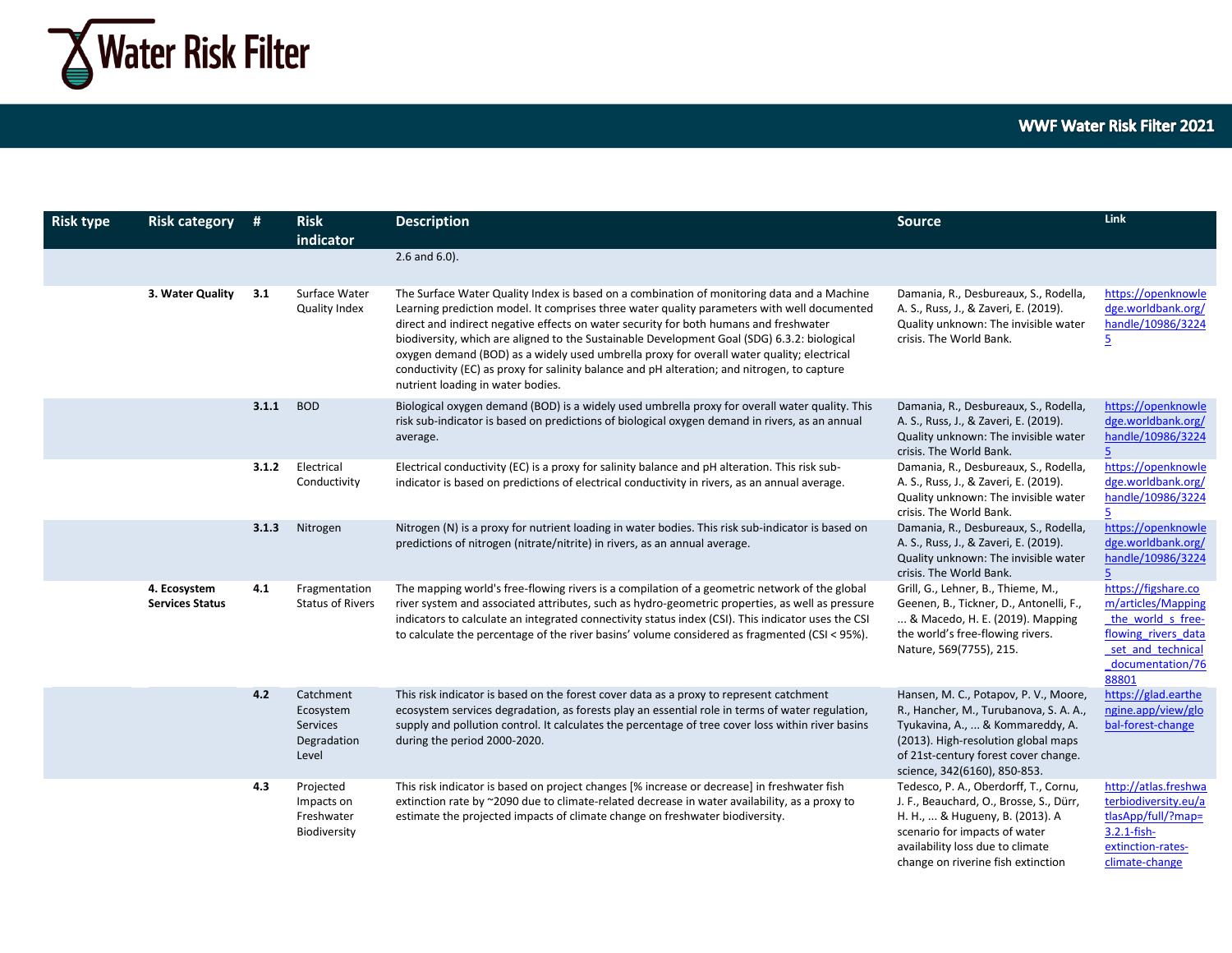

| <b>Risk type</b>          | <b>Risk category</b>                | #   | <b>Risk</b><br>indicator                                                      | <b>Description</b>                                                                                                                                                                                                                                                                                                                                                                                                                                                                                                        | <b>Source</b>                                                                                                                              | <b>Link</b>                                                                                                         |
|---------------------------|-------------------------------------|-----|-------------------------------------------------------------------------------|---------------------------------------------------------------------------------------------------------------------------------------------------------------------------------------------------------------------------------------------------------------------------------------------------------------------------------------------------------------------------------------------------------------------------------------------------------------------------------------------------------------------------|--------------------------------------------------------------------------------------------------------------------------------------------|---------------------------------------------------------------------------------------------------------------------|
|                           |                                     |     |                                                                               |                                                                                                                                                                                                                                                                                                                                                                                                                                                                                                                           | rates. Journal of Applied Ecology,<br>50(5), 1105-1115.                                                                                    |                                                                                                                     |
| Regulatory<br><b>Risk</b> | 5. Enabling<br><b>Environment</b>   | 5.1 | Freshwater<br><b>Policy Status</b><br>(SDG 6.5.1)                             | This risk indicator is based on SDG 6.5.1. Degree of Integrated Water Resource Management<br>(IWRM) Implementation "National Water Resources Policy" indicator, which corresponds to<br>one of the three national level indicators under the Enabling Environment category.<br>For SDG 6.5.1, enabling environment depicts the conditions that help to support the<br>implementation of IWRM, which includes legal and strategic planning tools for IWRM.                                                                 | <b>UNEP &amp; UNEP-DHI (2021). SDG</b><br>Indicator 6.5.1 database for reporting<br>year 2020 (second round of reporting<br>on indicator). | http://iwrmdatapor<br>tal.unepdhi.org/                                                                              |
|                           |                                     | 5.2 | Freshwater Law<br>Status (SDG<br>6.5.1)                                       | This risk indicator is based on SDG 6.5.1. Degree of Integrated Water Resource Management<br>(IWRM) Implementation "National Water Resources Law(s)" indicator, which corresponds to<br>one of the three national level indicators under the Enabling Environment category.<br>For SDG 6.5.1, enabling environment depicts the conditions that help to support the<br>implementation of IWRM, which includes legal and strategic planning tools for IWRM.                                                                 | UNEP & UNEP-DHI (2021). SDG<br>Indicator 6.5.1 database for reporting<br>year 2020 (second round of reporting<br>on indicator).            | http://iwrmdatapor<br>tal.unepdhi.org/                                                                              |
|                           |                                     | 5.3 | Implementation<br><b>Status of Water</b><br>Management<br>Plans (SDG<br>6.5.1 | This risk indicator is based on SDG 6.5.1. Degree of Integrated Water Resource Management<br>(IWRM) Implementation "National IWRM Plans" indicator, which corresponds to one of the<br>three national level indicators under the Enabling Environment category.<br>For SDG 6.5.1, enabling environment depicts the conditions that help to support the<br>implementation of IWRM, which includes legal and strategic planning tools for IWRM.                                                                             | <b>UNEP &amp; UNEP-DHI (2021). SDG</b><br>Indicator 6.5.1 database for reporting<br>year 2020 (second round of reporting<br>on indicator). | http://iwrmdatapor<br>tal.unepdhi.org/                                                                              |
|                           | 6. Institutions &<br>Governance     | 6.1 | Corruption<br>Perceptions<br>Index                                            | This risk indicator is based on the latest Transparency International's data: the Corruption<br>Perceptions Index 2020. This index aggregates data from different sources that provide<br>perceptions of business people and country experts on the level of corruption in the public<br>sector.                                                                                                                                                                                                                          | Transparency International (2021).<br>Corruption Perceptions Index 2020.<br>Berlin: Transparency International.                            | https://images.tran<br>sparencycdn.org/im<br>ages/CPI2020 Repo<br>rt EN 0802-WEB-<br>1 2021-02-08-<br>103053.pdf    |
|                           |                                     | 6.2 | Freedom in the<br>World Index                                                 | This risk indicator is based the latest Freedom House's data: the Freedom in the World 2021, an<br>annual global report on political rights and civil liberties, composed of numerical ratings and<br>descriptive texts for each country and a select group of territories. The 2021 edition involved<br>more than 125 analysts and nearly 40 advisers with global, regional, and issue-based expertise<br>to covers developments in 195 countries and 15 territories from January 1, 2020, through<br>December 31, 2020. | Freedom House (2021). Freedom in<br>the world 2021. Washington, DC:<br>Freedom House.                                                      | https://freedomhou<br>se.org/sites/default<br>/files/2021-<br>02/FIW2021 World<br>02252021 FINAL-<br>web-upload.pdf |
|                           |                                     | 6.3 | <b>Business</b><br>Participation in<br>Water<br>Management<br>(SDG 6.5.1)     | This risk indicator is based on SDG 6.5.1. Degree of Integrated Water Resource Management<br>(IWRM) Implementation "Private Sector Participation in Water Resources Development,<br>Management and Use" indicator, which corresponds to one of the six national level indicators<br>under the Institutions and Participation category.                                                                                                                                                                                    | UNEP & UNEP-DHI (2021). SDG<br>Indicator 6.5.1 database for reporting<br>year 2020 (second round of reporting<br>on indicator).            | http://iwrmdatapor<br>tal.unepdhi.org/                                                                              |
|                           | 7. Management<br><b>Instruments</b> | 7.1 | Management<br>Instruments for<br>Water                                        | This risk indicator is based on SDG 6.5.1. Degree of Integrated Water Resource Management<br>(IWRM) Implementation "Sustainable and efficient water use management" indicator, which<br>corresponds to one of the five national level indicators under the Management Instruments<br>category.                                                                                                                                                                                                                            | UNEP & UNEP-DHI (2021). SDG<br>Indicator 6.5.1 database for reporting<br>year 2020 (second round of reporting<br>on indicator).            | http://iwrmdatapor<br>tal.unepdhi.org/                                                                              |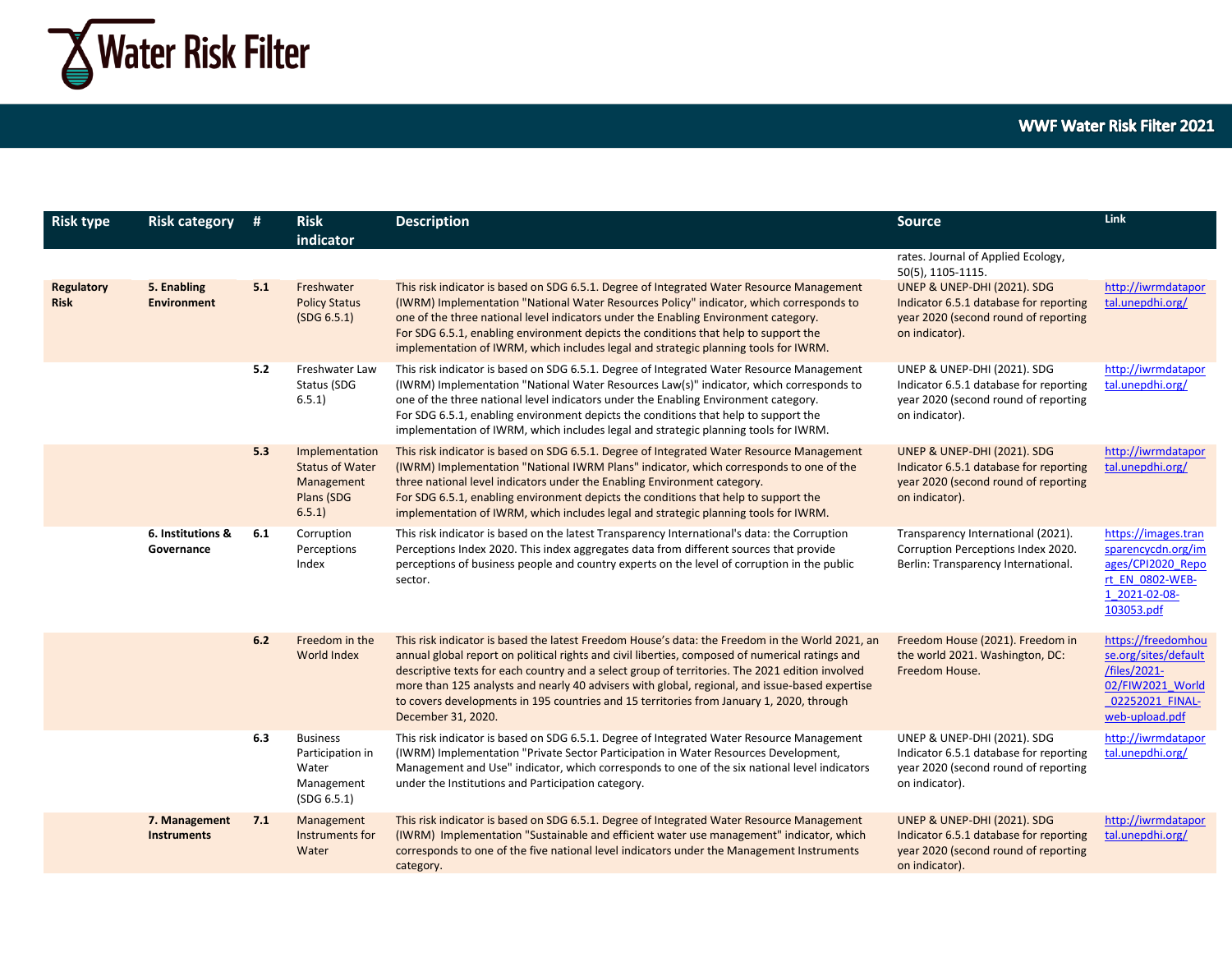

| <b>Risk type</b>            | <b>Risk category</b>           | #   | <b>Risk</b><br>indicator                                                                  | <b>Description</b>                                                                                                                                                                                                                                                                                                                                                                                                                                                                                                                     | <b>Source</b>                                                                                                                                                                                                                                                                              | Link                                                                                                                             |
|-----------------------------|--------------------------------|-----|-------------------------------------------------------------------------------------------|----------------------------------------------------------------------------------------------------------------------------------------------------------------------------------------------------------------------------------------------------------------------------------------------------------------------------------------------------------------------------------------------------------------------------------------------------------------------------------------------------------------------------------------|--------------------------------------------------------------------------------------------------------------------------------------------------------------------------------------------------------------------------------------------------------------------------------------------|----------------------------------------------------------------------------------------------------------------------------------|
|                             |                                |     | Management<br>(SDG 6.5.1)                                                                 | For SDG 6.5.1, management instruments refer to the tools and activities that enable decision-<br>makers and users to make rational and informed choices between alternative actions.                                                                                                                                                                                                                                                                                                                                                   |                                                                                                                                                                                                                                                                                            |                                                                                                                                  |
|                             |                                | 7.2 | Groundwater<br>Monitoring<br>Data Availability<br>and<br>Management                       | This risk indicator measures the level of availability of groundwater monitoring data at country<br>level as groundwater management decisions rely strongly on data availability. The level of<br>groundwater monitoring data availability for groundwater management is determined<br>according to a combination of three criteria developed by WWF and IGRAC: 1) Status of country<br>groundwater monitoring programme, 2) groundwater data availability for NGOs, and 3) Public<br>access to processed groundwater monitoring data. | UN IGRAC (2019). Global<br><b>Groundwater Monitoring Network</b><br><b>GGMN Portal. UN International</b><br>Groundwater Resources Assessment<br>Centre (IGRAC).                                                                                                                            | https://www.un-<br>igrac.org/special-<br>project/ggmn-<br>global-<br>groundwater-<br>monitoring-network                          |
|                             |                                | 7.3 | Density of<br>Runoff<br>Monitoring<br><b>Stations</b>                                     | This risk indicator measures the density of water monitoring stations as water management<br>decisions rely strongly on data availability. The Global Runoff Data Base was used to estimate<br>the number of monitoring stations per 1000km2 of the main river system (database access<br>date: August 2021).                                                                                                                                                                                                                          | BfG (2021). Global Runoff Data Base.<br>German Federal Institute of<br>Hydrology (BfG).                                                                                                                                                                                                    | https://www.bafg.d<br>e/GRDC/EN/01 GR<br>DC/13 dtbse/datab<br>ase node.html                                                      |
|                             | 8. Infrastructure<br>& Finance | 8.1 | Access to Safe<br>Drinking Water                                                          | This risk indicator is based on the Joint Monitoring Programme for Water Supply, Sanitation and<br>Hygiene (WHO/UNICEF) 2021 data. It provides estimates on the use of water, sanitation and<br>hygiene by country for the period 2000-2020.                                                                                                                                                                                                                                                                                           | WHO & UNICEF (2021). Progress on<br>household drinking water, sanitation<br>and hygiene 2000-2020: five years<br>into the SDGs. Joint Monitoring<br>Programme for Water Supply,<br>Sanitation and Hygiene.                                                                                 | https://washdata.or<br>g/data                                                                                                    |
|                             |                                | 8.2 | Access to<br>Sanitation                                                                   | This risk indicator is based on the Joint Monitoring Programme for Water Supply, Sanitation and<br>Hygiene (WHO/UNICEF) 2021 data. It provides estimates on the use of water, sanitation and<br>hygiene by country for the period 2000-2020.                                                                                                                                                                                                                                                                                           | WHO & UNICEF (2021). Progress on<br>household drinking water, sanitation<br>and hygiene 2000-2020: five years<br>into the SDGs. Joint Monitoring<br>Programme for Water Supply,<br>Sanitation and Hygiene.                                                                                 | https://washdata.or<br>g/data                                                                                                    |
|                             |                                | 8.3 | Financing for<br><b>Water Resource</b><br>Development<br>and<br>Management<br>(SDG 6.5.1) | This risk indicator is based on the average "Financing" score of UN SDG 6.5.1. Degree of<br>Integrated Water Resource Management (IWRM) Implementation database. The UN SDG 6.5.1<br>database contains a category on financing that assesses different aspects of budgeting and<br>financing made available and used for water resources development and management from<br>various sources.                                                                                                                                           | <b>UNEP &amp; UNEP-DHI (2021). SDG</b><br>Indicator 6.5.1 database for reporting<br>year 2020 (second round of reporting<br>on indicator).                                                                                                                                                 | http://iwrmdatapor<br>tal.unepdhi.org/                                                                                           |
| Reputational<br><b>Risk</b> | 9. Cultural<br>Importance      | 9.1 | Cultural<br>Diversity                                                                     | This risk indicator is based on the count of ethnolinguistic groups by country as a proxy of<br>cultural diversity. The rationale is that the greater the number of culture within a given region,<br>the greater the chance that water is perceived as a social and/or cultural good and that would<br>pose reputational risk to businesses.                                                                                                                                                                                          | Oviedo, G., Maffi, L., & Larsen, P. B.<br>(2000). Indigenous and traditional<br>peoples of the world and ecoregion<br>conservation: An integrated<br>approach to conserving the world's<br>biological and cultural diversity.<br>Gland: WWF (World Wide Fund for<br>Nature) International. | https://terralingua.<br>org/shop/indigenou<br>s-and-traditional-<br>peoples-of-the-<br>world-and-<br>ecoregion-<br>conservation/ |